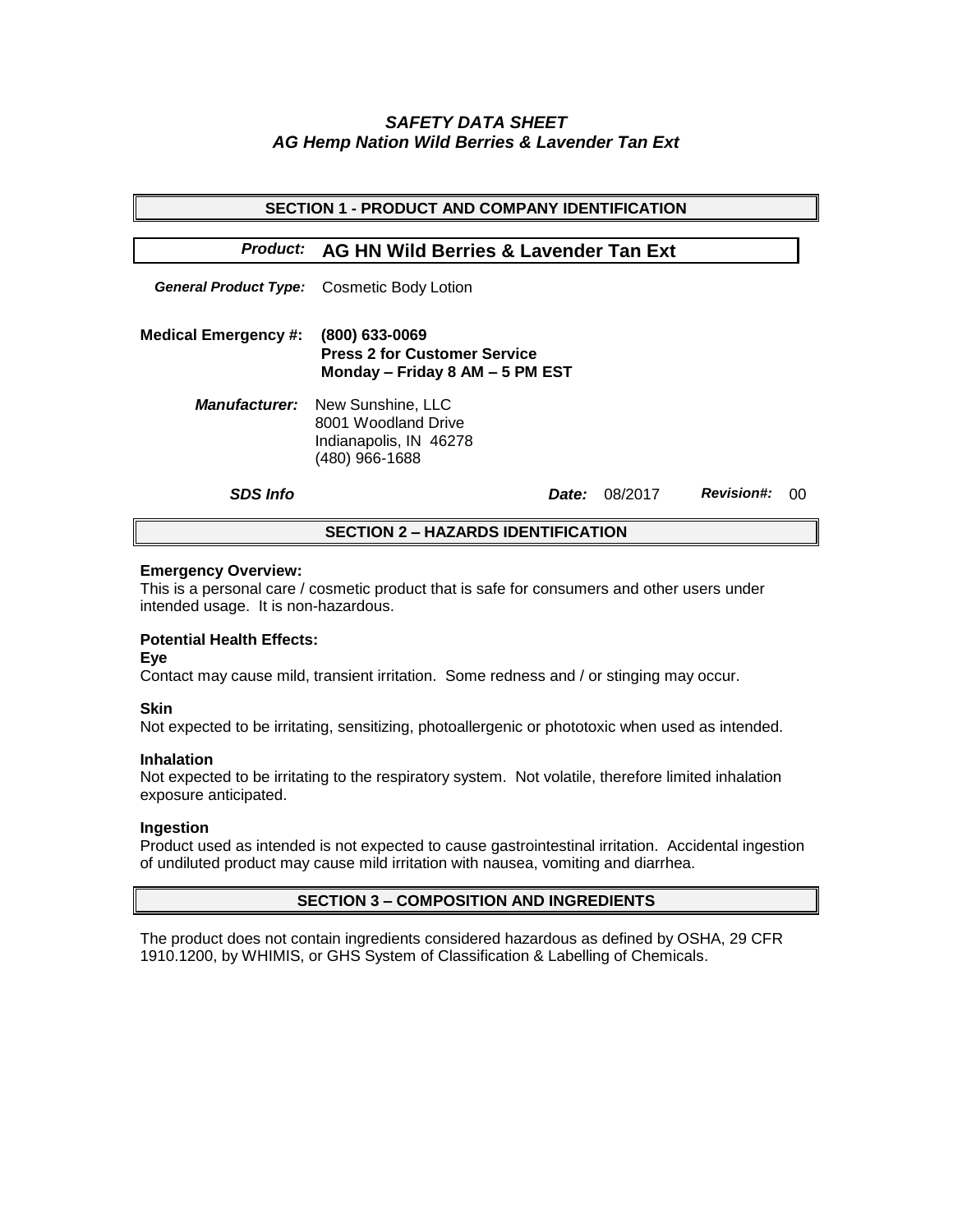## **SECTION 4 – FIRST AID MEASURES**

## **Eye**

Thorough rinsing for 15 – 20 minutes is recommended. If irritation persists, contact a physician.

## **Skin**

Discontinue use of product. Apply cold compresses to affected areas to relieve discomfort. If discomfort persists, contact a physician.

#### **Inhalation**

If respiratory irritation occurs, remove individual to fresh air.

#### **Ingestion**

Accidental ingestion of product may require medical attention. In case of accidental ingestion dilute with water. Do not induce vomiting. If discomfort persists, contact a physician.

## **SECTION 5 – FIRE FIGHTING MEASURES**

**Extinguishing Media:** Use chemical foam, dry chemical, carbon dioxide or water. **Explosion Hazard:** Not applicable.

**Fire Fighting Info:** Contact emergency personnel. Use self-contained breathing apparatus and protective gear, if large quantities of product are involved. Hazardous decomposition products may be released. Thermal degradation may produce oxides of carbon and / or nitrogen, hydrocarbons and / derivatives.

## **SECTION 6 – ACCIDENTAL RELEASE MEASURES**

## **Procedures for Spill / Leak Clean-up:**

**Household Settings:** Absorb liquid and scrub the area. Dilute with water until surface is no longer slippery.

**Non-Household Settings:** Use safety glasses if splash hazard exist. Use gloves and other protective clothing to prevent skin contact.

## **SECTION 7 – HANDLING AND STORAGE**

## **Precautions for Safe Handling:**

**Household Settings:** Avoid contact with eyes.

**Non-Household Settings:** No unusual handling or storage requirements. Storage in large quantities (warehouse) should be in a well-ventilated, cool area.

## **Conditions for Safe Storage:**

**Household Settings:** Normal household storage.

**Non-Household Settings:** No unusual handling or storage requirements. Storage in large quantities (warehouse) should be in a well-ventilated, cool area.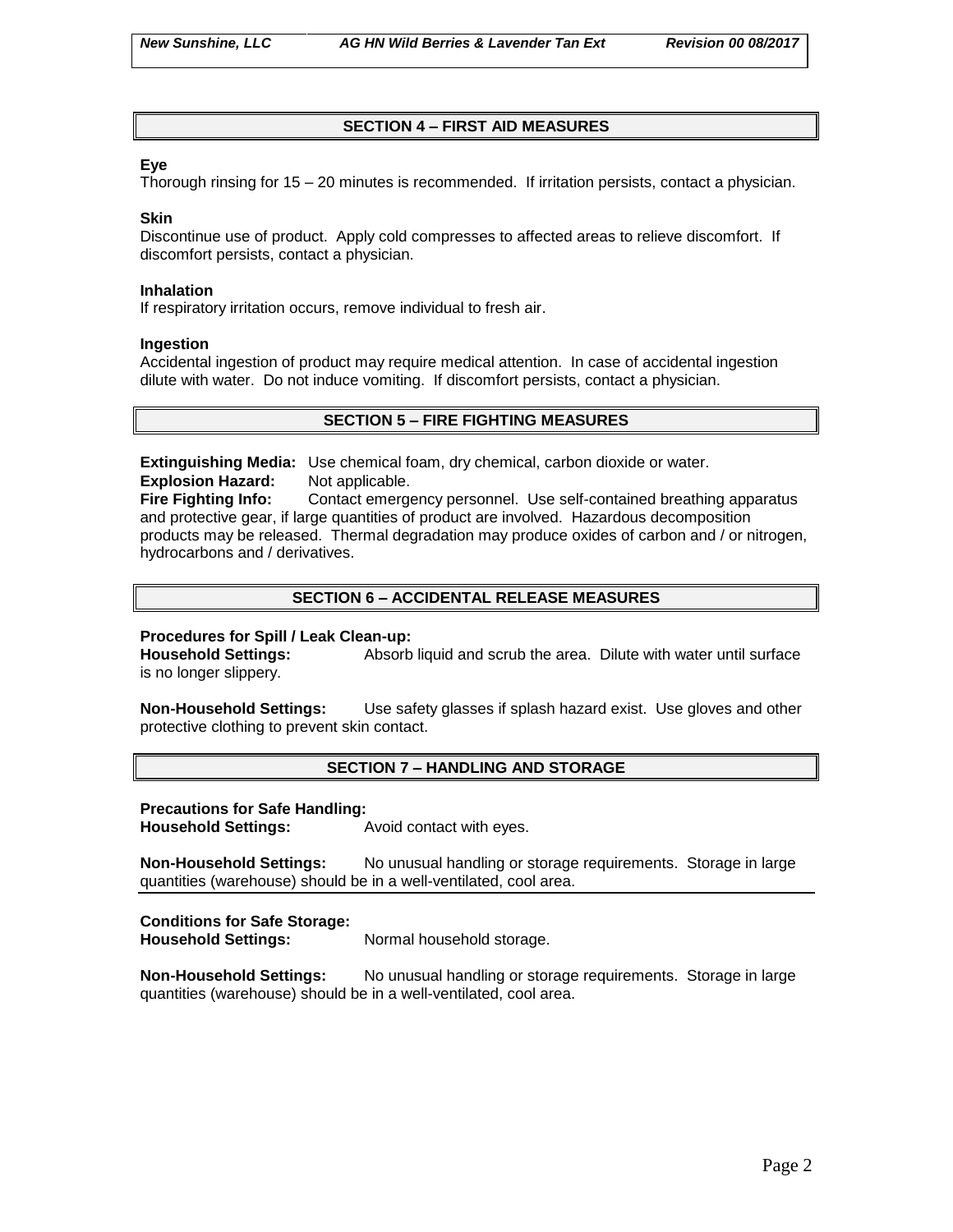#### **SECTION 8 – EXPOSURE CONTROLS / PERSONAL PROTECTION**

**Household Settings:** This is a personal care / cosmetic product that is safe for consumers and other users under normal and reasonably foreseen use.

**Non-Household Settings:** Use safety glasses if splash hazards exist, use gloves and other protective clothing to prevent skin contact. Always follow good hygienic work practices. Avoid prolonged contact with skin and clothing.

#### **SECTION 9 – PHYSICAL AND CHEMICAL PROPERTIES**

Physical State Viscous liquid body lotion. Appearance **Various colored viscous liquid.**<br>
Odor Communication Colore Fragrant. Odor Threshold Not available pH 3.5 – 7.5 Melting Point/Freezing Point Not Applicable Boiling Point >212 F / 100 C Flash Point  $>212$  F / 100 C Evaporation Rate Not Applicable Flammability Not Applicable Upper/Lower Flammablilty Not Applicable Vapor Pressure Not Applicable Vapor Density Not Applicable Relative Density Not Available Specific gravity at 25C Not available. Solubility in water at 20C Slightly Insoluble<br>
Partition coefficient
Slightly Insoluble Partition coefficient<br>
Auto-iginition Temp<br>
Not Applicable Auto-iginition Temp Decomposition Temp Not Available Viscosity 20,000 – 150,000 cps. Volatile % Complies with Federal and State VOC regulations.

#### **SECTION 10 – STABILITY AND REACTIVITY**

**Other Recommendations:** None

**Conditions to Avoid:** No applicable information has been found.

#### **SECTION 11 – TOXICOLOGICAL INFORMATION**

This is a personal care / cosmetic product that is safe for consumers and other users under intended and reasonably foreseeable use.

| <b>Chronic Effects:</b> | Finished product is not expected to have chronic health effects.          |  |  |  |
|-------------------------|---------------------------------------------------------------------------|--|--|--|
| <b>Target Organs:</b>   | No adverse health effects on target organs expected for finished product. |  |  |  |
| <b>Carcinogenicity:</b> | Finished product is not expected to be carcinogenic.                      |  |  |  |
|                         | IARC: No<br>NTP: No<br>OSHA: No                                           |  |  |  |

#### **SECTION 12 – ECOLOGICAL INFORMATION**

The product ingredients are expected to be safe for the environment at concentrations predicted under normal use and accidental spill scenarios.